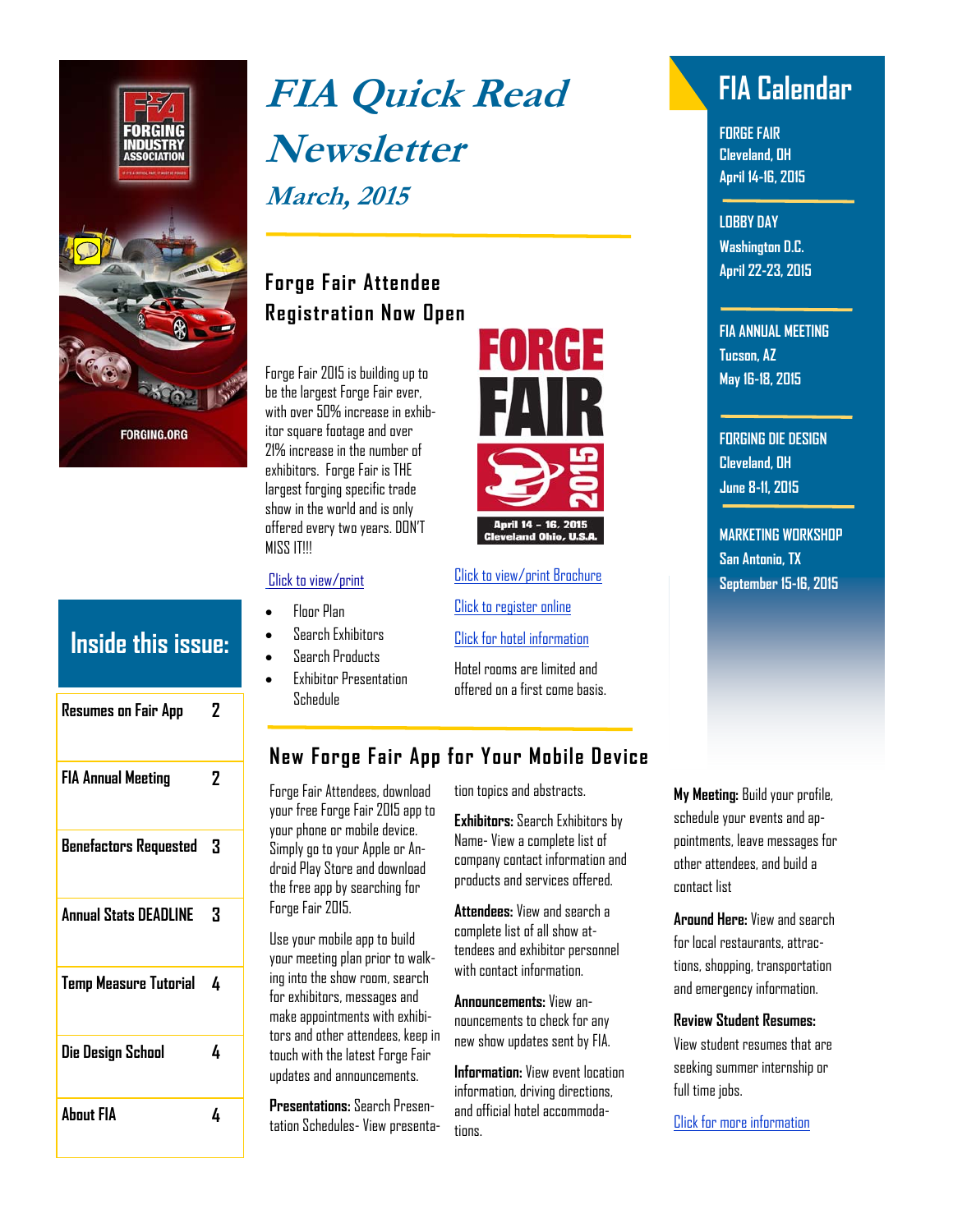#### **Student Resumes on Forge Fair App**

Interested to find full time and/ or summer interns? If you're attending Forge Fair, it'll be a snap – or a quick download – from the Forge Fair App.

By clicking the "Student Resumes" icon, you'll find resumes of students who have received a scholarship from the Forging Foundation, worked on a forging project at their university or who attend a FIERF Magnet School who looking for full time employment or a summer internship in

the forging industry.

Registered attendees of Forge Fair can download the free Forge Fair 2015 app to your phone or mobile device by going to your Apply or Android Play Store and search for Forge Fair 2015.

For more information about the app, [click here](https://www.forging.org/system/files/public/PDF/ForgeFair_MobileAppAd_red_lr.pdf)

## **Plan to attend the FIA Annual Meeting May 16-18, Tucson, AZ**

**This year's agenda will target issues of interest and concern to all members, but will feature the husband and wife team of former Arizona Congresswoman Gabby Giffords and Astronaut** 

**Mark Kelly.** 

All FIA forging and supplier senior executives are encouraged to mark their calendars for the 2015 FIA Annual Meeting that will take place at the JW Marriott Starr Pass Resort, in Tucson, AZ. The meeting will open the evening of May 16 with an informal reception and dinner overlooking the desert mountains and it will close the evening of May 18 with the Annual Meeting Reception and Banquet.

This year's agenda will target issues of interest and concern to all members, but will feature the husband and wife team of former Arizona Congresswoman Gabby Giffords and Astronaut Mark Kelly – Tucson's pride and joy – who through a remarkable series of events, taught the country the meaning of hope, courage and resilience. The Meeting will also include a presentation from David Pottruck, former CEO of Charles Schwab, on leading

breakthrough change within your organization. Other topics of interest include:

• The Global Energy Market Outlook

• Recent Updates & Changes in Labor Law

• Global Realities Over the Next Ten Years

• 2015 Economic Forecast

• New Forging Industry Scholarship Programs

In addition, the annual FIA Safety Awards will be presented.

We look forward to seeing you in Tucson this May 16. [Click here](https://www.forging.org/events/fia-annual-meeting-members) for more information and registration materials.



**JW MarrioƩ Starr Pass Resort Tucson, AZ**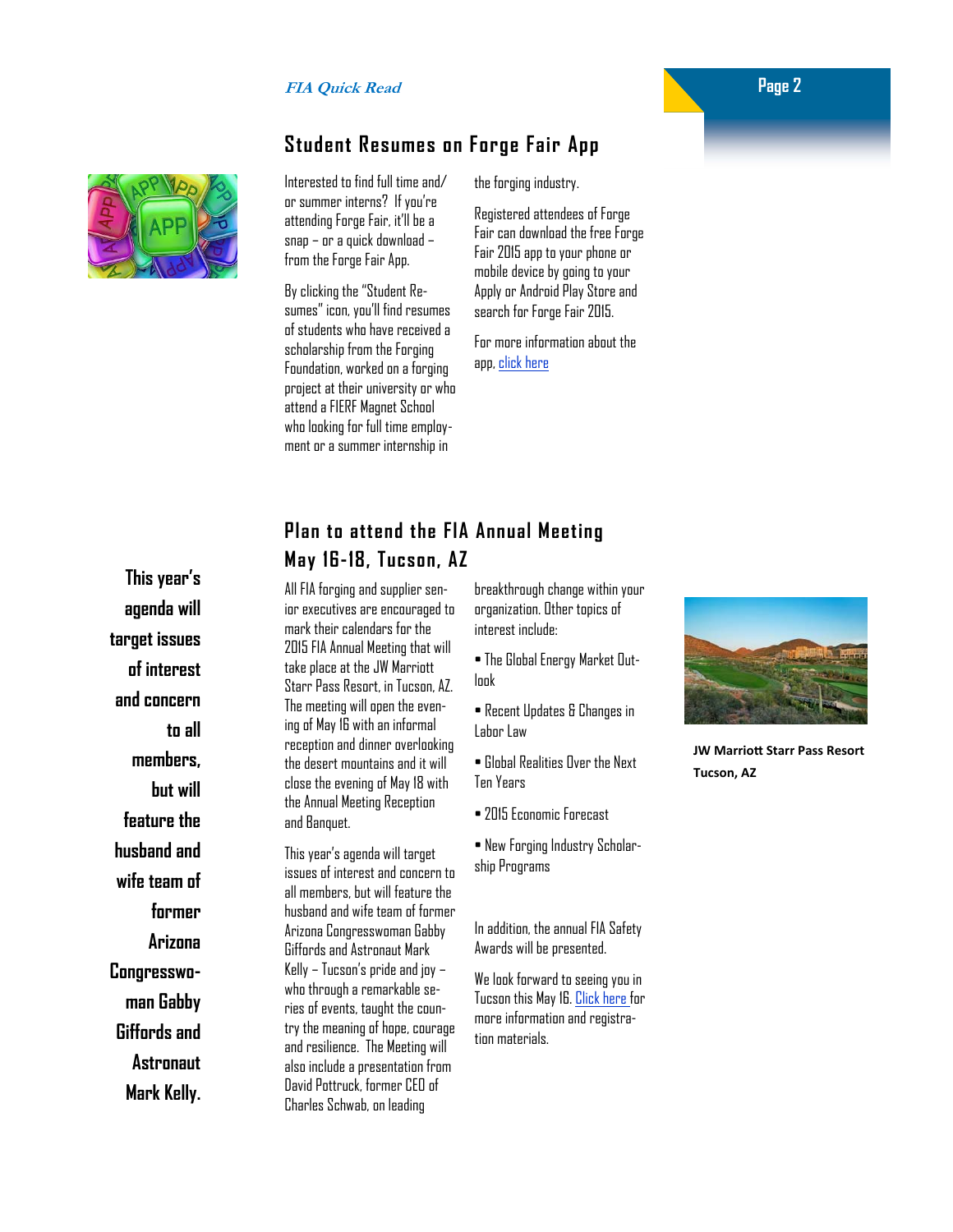#### **Please Consider Becoming a Benefactor of the FIA Annual Meeting**

FIA is looking forward to a very special 2015 Annual Meeting to be held in Tucson, AZ this May. In order to continue assembling a great line-up of speakers for this industry's highlight event, we are asking all member companies (forgers and suppliers) to consider serving as Annual Meeting benefactors. Your donations will help defray rising speaker expenses and overall meeting costs, and therefore keep meeting registration fees in check.

We are offering three levels of contribution: Supporting, Champion and Premier level.

Those contributing \$5,000 will be recognized as **Premier level**  organizations

Those contributing \$3,000 will be recognized as **Champion level** organizations

Those contributing \$1,000 will be recognized as **Supporting level**  organizations

Recognition of benefactors will include special mention from Association leadership, signage at meeting group gatherings (receptions, registration and the Annual Meeting banquet), slides

at the business sessions, unique meeting badge ribbons and mentions in the FIA newsletter.

Please consider becoming a benefactor of the 2015 FIA Annual Meeting. If you are interested, please e-mail Pat Kasik at pat@forging.org or call her at 216-781-6260 and let her know you would like to be a benefactor of the Meeting, and whether you prefer to be invoiced or pay by credit card. Your response is requested **by April 30, 2015.** 

We appreciate your consideration in keeping the Annual Meeting the keynote industry event it has been for over 100 years.

# **DEADLINE NOTE: FIA's Annual Statistical Survey Due**

How did your 2014 orders and shipments compare to the industry… by dollars, weight, material and forging process? What markets were hot and which were not ? Do you need another tool in helping you create your business plan for the forthcoming months/year ?

FIA recently mailed/e-mailed member and non-member forgers the confidential Annual questionnaire for FIA's 2014 Orders & Shipments Market Report. Completing this form will answer these and many other questions about the economic condition of the North American forging industry. This is information available ONLY from FIA, with the final report available FREE to participating companies only.

All Survey questionnaires are coded for confidentiality of data. Only FIA staff can identify the data source, and then internally compiles the information to obtain report results. Your data is never compromised.

The Forging Industry Association has been collecting this information annually for over 50 years. The final reports will be distributed in aggregate (total) form only -- combining the information provided by you and hundreds of other forge shops across North America.

We ask that all forms be returned ASAP !

#### **BONUS FOR PARTICIPATING COMPANIES:**

Participating FIA Members supplying 2014 Market data are automatically entitled to receive the 2015 Market Forecast at NO CHARGE. Participating nonmembers may receive this report at a substantial discount.

FIA hired an internationallyrecognized economics firm (IHS Global Insight) to assemble this market forecast. And not just a broad overview using best guesses based on macroeconomics, but a mathematically and economically sound forecast based on forging industry metrics, past industry performance, real industry numbers and proven economic indicators.

For more information on the Forecast service, [click here.](https://www.forging.org/system/files/field_document/latest mkt.pdf) 

**"We appreciate your consideration in keeping the Annual Meeting the keynote industry event it has been for over 100 years."** 

**Completing this form will answer many questions about the economic condition of the North American forging industry. This is information available ONLY from FIA, with the final report available FREE to participating companies only.**